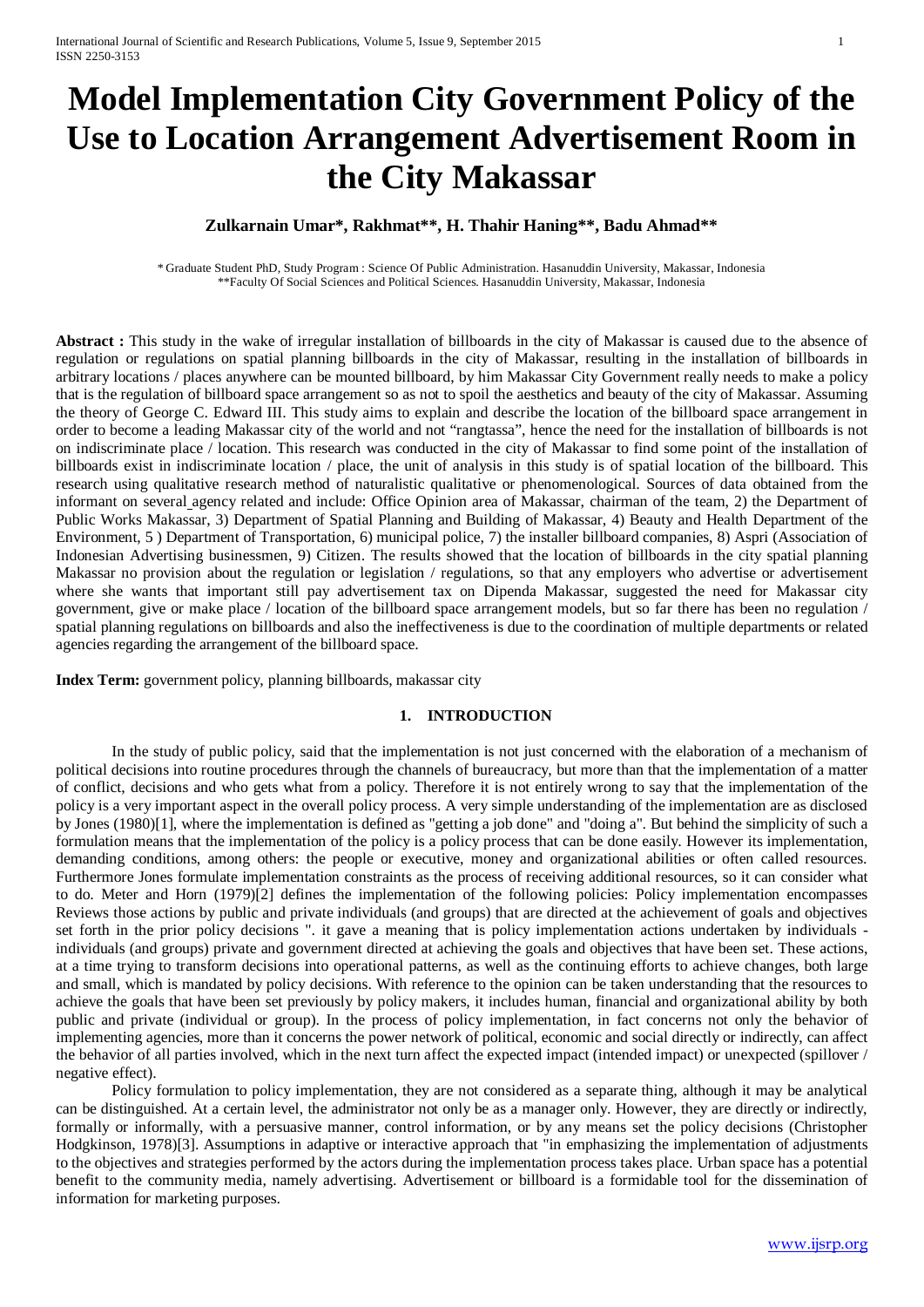According Danisworo (2005)[4] strategic placement of billboards that can provide opportunities for the public to get a good visual access to the resources. The existence of diverse billboard shapes, sizes, and colors will be able to draw striking when seen at a certain distance. In the arrangement of advertisement, there are several concepts, among others, the concept of a safe, orderly concept, the concept of a regular, obedient concept, design concept, the concept of the determination, and the concept of the point. Then the Regional Regulation (Perda) Makassar Number 13 Year 2005 regarding the permission granted on installation of billboards in the city of Makassar. Therefore, then that becomes the focus of attention of policy implementation is to understand what actual happens after a program, declared valid. Various Regional Regulation (Perda) and the wind seemed to be fine for the citizens of Makassar. Billboards are often referred to like "*simalakama fruit*". Rejected would be very unfortunate, however, because income to revenue (PAD) of the sector indeed great. When accepted, if it is not regulated or properly managed feared would ruin the beauty of the city. We'll see how chaotic installation of billboards and banners in Makassar Billboards installed haphazardly eyesore and urban planning. Why many city billboards standing, is clear in this case because the company needs to advertise and advertise on a billboard outside the room also had a hand effective than advertising on television. The impact then, more and more advertisers billboards, plus the lack of supervision and regulation, causing damage to the aesthetics of the city. So that the Government of Makassar have endeavored to regulate the installation of billboards and banners.

Based on the description of the problems in the background of the problem of research, then drafted formulation of the problem of this research as follows :1) How is the implementation of government policies on the use of spatial location of the billboards in the city of Makassar ?; 2) What are the factors that support and hinder the implementation of the policy on the use of spatial location of the billboards in the city of Makassar ?; 3) How to model the implementation of policy on the use of spatial location of the billboards in the city of Makassar?

#### **2. RESEARCH METHODS**

Types of research and research design using qualitative approach, qualitative research as part of a natural paradigm conducted by researchers with the assumption that any context related to the research are critical so that each contributes contextually of the data field (Moleong, 1993: 165 )[5]. Qualitative research is also concerned to encompass the social complexities that are common in everyday social interaction and opportunities to the participants. Research informant to give meaning to the interaction based on experience or "habits of mind heart" informants (Rossman and Rallis, 1998, Marshall and Rossman, 1989: 2)[6,7].

## **Location and Time Research:**

This study was conducted in Makassar, South Sulawesi Province and the research is expected to provide an overview of the utilization of locations in the arrangement of billboards in the city of Makassar. This research was conducted by using a qualitative approach.

## **Focus Research and Analysis Unit:**

The focus of this research is the location of the billboard space arrangement that became the main focus of this research are: 1) Assess the implementation of the government policy of Makassar in the arrangement of advertisement locations to program / activity through the location of the installation of billboards; 2) Identify and interpret the supporting factors and inhibitors which are all factors that can affect the implementation of government policies Makassar as a technical institute that is managing and servicing; 3) Make use of policy implementation model of spatial location of the billboards in the city of Makassar is more effective.

#### **Types and Sources of Data:**

The type of data is divided into two kinds of data primary and secondary data. Data collection is done in order to answer the central question as posed in the formulation of the problem. Secondary data was collected via tracking and analysis of documents, while primary data was collected through observation, interview and discussion. The fourth step or the preferred method of data collection is in itself form a model of triangulation method (methodological triangulation) useful for reducing the risk of limited information based on method or a particular data source, as well as to improve the validation of information to arrive at a conclusion. Further data collection form was used to survey land arrangement billboard, then the survey was also conducted by collecting data. Executing services include: a) Regional Revenue Office of Makassar, b) Makassar City Public Works Department; c) Department of Spatial Planning and Building of Makassar; d) Department of Health and Environment beauty; e) Pamon Praja Police Unit (Satpol PP); f) Community; g) Advertising Indonesian Employers Association (Aspri) Makassar.

## **3. RESULTS AND DISCUSSION**

#### **Policy Implementation Model**

In studying the model of public policy implementation processes are six (6) variables that make up the association (linkage) between the policy and the achievement (performance). These variables are independent variables and related variables that relate to each other, while the six variables are: (1) basic measures and objectives, (2) sources, (3) communication between the organization and activities of implementers , (4) the characteristics of the implementing agencies, (5) the economic, social and political, and (6) the tendency executors ". Implementation of policies there are variables that are interconnected to form the link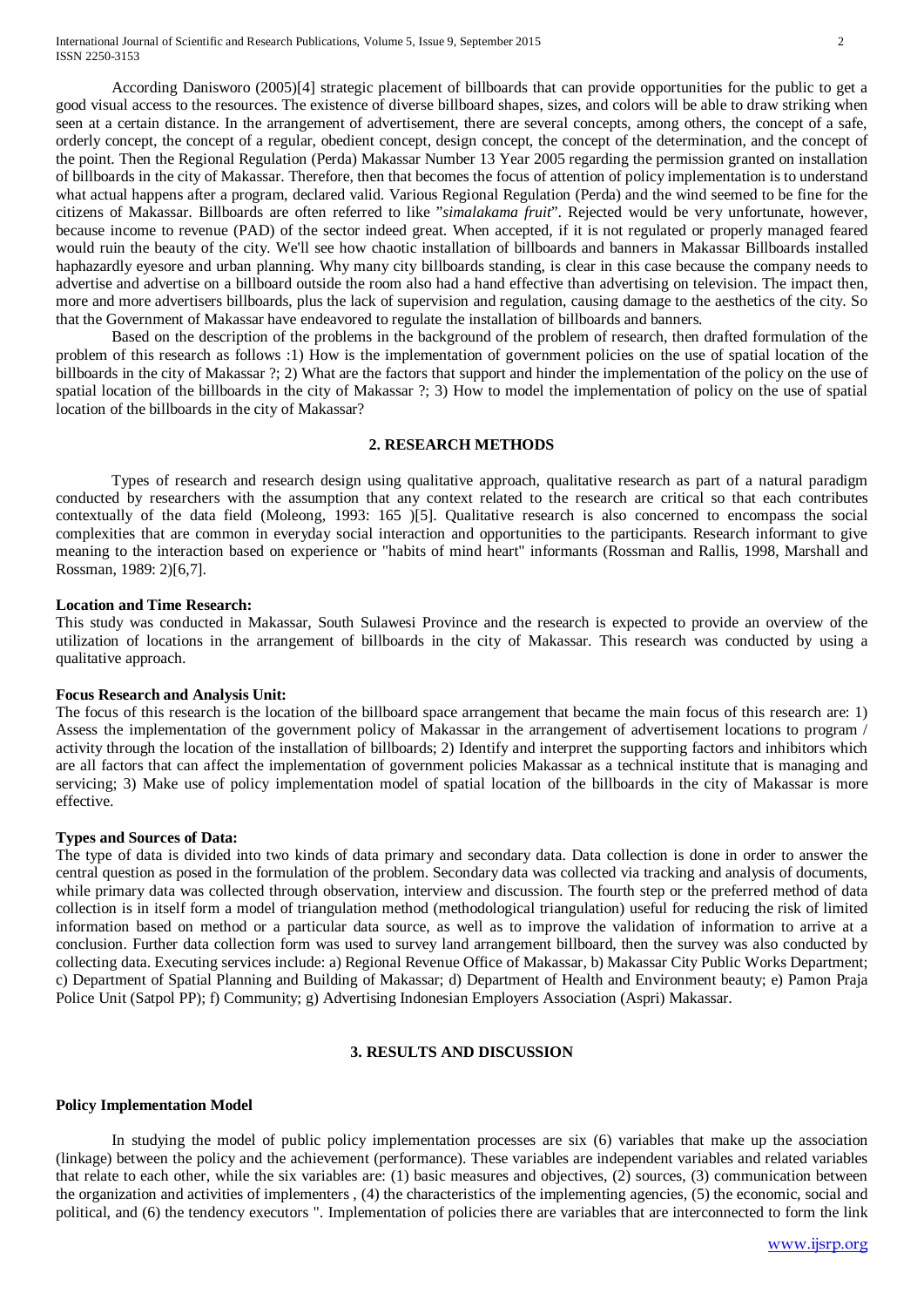between public policy and the achievement of the expected. Studying issues of policy implementation means trying to understand what happened in fact declared valid after a program or formulated the events and activities that arise after the passing of a policy, either in relation to efforts to administrates and attempts to give a certain impact on society. The concept of implementation is derived from the word "to implement" (implements) which also means providing the means to implement something and have an impact or effect on anything, including the measures chosen by the government to be implemented or not implemented. In line with previous opinions, that the implementers organizational variables will affect the existing policies, the policy implementation actually realized that not all alternatives can comprehensively address all problems that arise.

The fact is that not every policy formulated by the government can be run well and yielded the expected results. It is also mentioned about the pressure from various parties, in this case it can be said also about the importance of monitoring conducted in policy implementation. In any oversight efforts consisted of measures to examine whether everything is achieved or run in accordance with a predetermined plan based on instructions, instructions that have been issued, the Principles have been set. Supervision aims to find weaknesses and to find out if something went according to plan activities that have been outlined, find out if everything is done with the instructions and principles that have been determined, knowing the difficulties and weaknesses in the work, to determine whether activities run efficiently, to determine the necessary policies and measures concerning the implementation of the tasks or find a way out, if it encountered difficulties and failures in the direction of improvement.

#### **Makassar City Government Policy Implementation**

Implementation of the policy on the installation location and arrangement of the billboard at each location for now is free to enter the installation of billboards or advertisements, however, must still follow the procedures and policies so long as no violation of the installation of billboards or advertisements, while the policy of the Regional Revenue Office on installing namely Makassar the tax which point the installation of billboards entrepreneurs who put the brand or the product according to the location where the billboard mounted on the tax policy During entrepreneurs put on a billboard bias or the location where you want to install because the mayor has not yet decree or regulation that would like to install anywhere because one of the opinion that it is expected that the area is on Dipenda Makassar*,* namely the installation of billboards. Therefore, for installation can be at any location because there is no discretion so that the installation of billboards put up ads at any point or location of placement for ads are placed so that young people in view by the public / community products that are installed by the company that set it up, which is important and foremost by Makassar city government in this case the city of Makassar service revenue was an increase in the opinion (PAD) so that the city of Makassar yet on the location of the billboard advertisement spatial arrangement, however, the city of Makassar is necessary for the location of the arrangement of advertisement space and it is no longer appropriate with the symbol Makassar to the city's, is based findings as a researcher in the city of Makassar, so the businessmen looking for a location for the installation of billboards advertising yet government policy Makassar advertisement tax only in priority as one of the largest regional income tax revenues were the highest advertisement it is in priority, so the location of the installation of billboards can be in arbitrary locations or places where entrepreneurs want to advertise their products.

#### **Factors Supporting and Inhibiting Policy Implementation**

Installation billboard dots on one side of the role of the community as an object of consumption of the contents of the billboard, but it is also often the placement of dots is expanded billboard area of urban public space (public space) that impact the disruption of the function of public space itself the which is where the interaction of its community in an urban space. On the other side of the billboard as Foreign Media Griya (MLG) marketing of goods and services both local and foreign companies increasingly important role as a marketing medium in addition to conventional media such as TV, Radio and Newspapers. Company advertising (advertising agency) as workers billboard mounting points are often only concerned with its clients from the aspect of safety, effectiveness and aesthetics of the city, another one advertising agency sometimes scramble dots installation of billboards in every corner of the city with no doubt waive legal aspects No, that will ultimately have an impact on urban areas such as forest advertisement. As for the other factors in the implementation of the policy beneficiary of spatial location of billboards factors that may affect the implementation of the policy and the end result, which is deduced from the review of the academics who examined various cases of failure of implementation.

## **Policy Implementation Obstacles**

The factors inhibiting the implementation of policy on the use of spatial locations in the advertisement has some inhibiting factors, namely: a). First of policy content, policy implementation failure is still vague because the contents of the policy, that is what the objectives are not sufficiently detailed, the means and the implementation of priorities, policies or programs are too general or absolutely nothing. Secondly, due to the lack of internal and external provision of policies to be implemented. Third, the policy will be implemented may also indicate the presence of flaws very meaningful. Fourth, other causes of the emergence of a public policy implementation failure can occur because of deficiencies related to the resource-resource aide, for example relating to time, cost / funding and manpower; b) Information on public policy implementation assumes that all the stakeholders directly involved or has information that needs to be closely related to be able to play its role properly. This information does not actually exist, for example due to a breakdown of communication; c) Support implementation of a public policy would be very difficult if the implementation is not enough support for the implementation of such policies d) Distribution of the potential origination related to the implementation of a public policy failure also determined aspects of the potential division between the actors involved in implementation. In this case related to the differentiation of tasks and authority of the